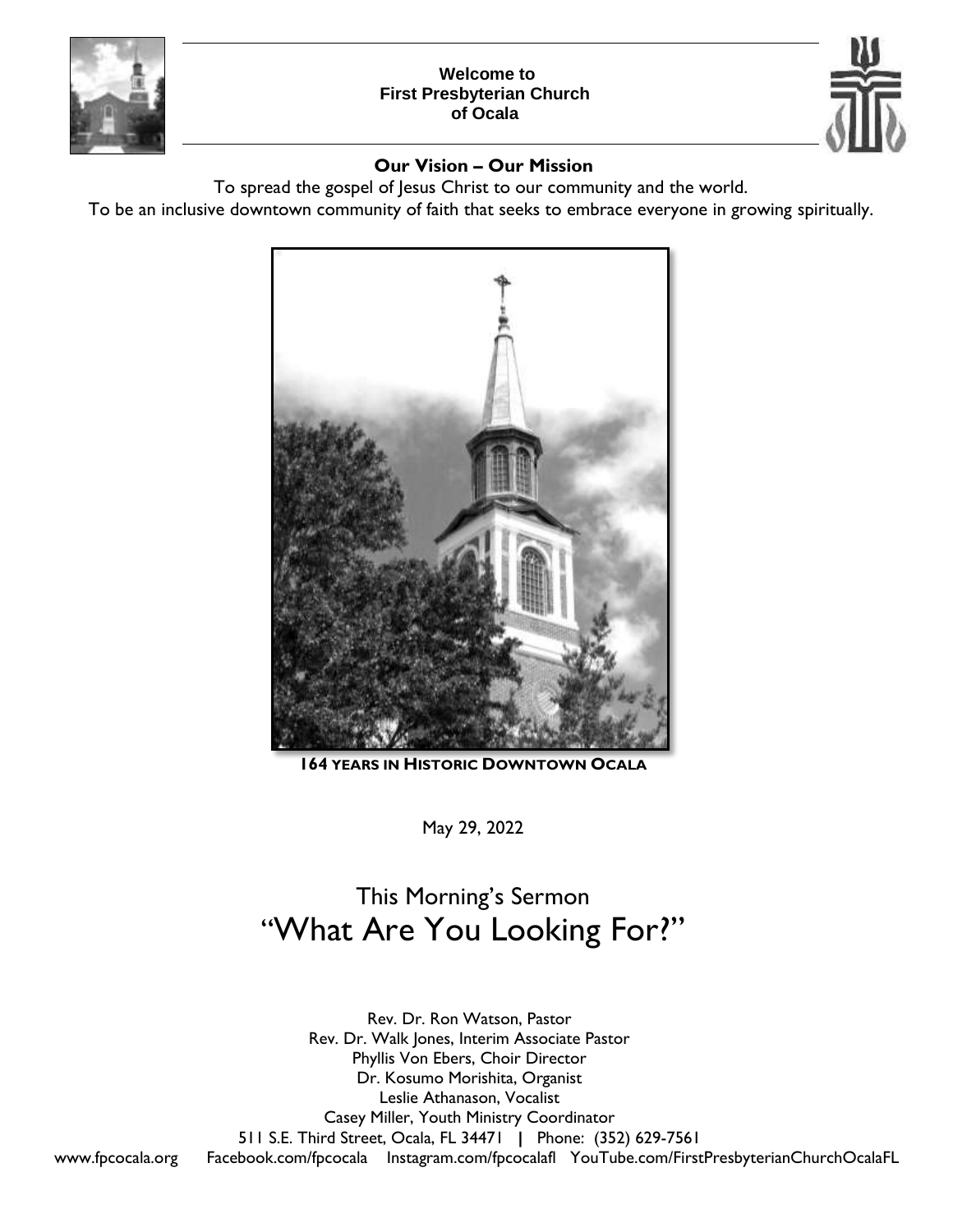## SUNDAY WORSHIP SEVENTH SUNDAY OF EASTER

May 29, 2022 10:00 a.m.

### **We Gather with Others in God's House**

Welcome, Announcements

### **We Prepare Our Hearts and Minds for Worship**

Prelude The Contract Contract Contract Contract Contract Contract Contract Contract Contract Contract Contract Contract Contract Contract Contract Contract Contract Contract Contract Contract Contract Contract Contract Con

### **We Give Praise and Adoration to God**

Prayer of the Day

**Almighty God, your blessed Son, our Savior Jesus Christ, ascended far above all heavens that he might fill all things. Mercifully give us faith to trust that, as he promised, he abides with us on earth to the end of time; through the same Jesus Christ our Lord, who lives and reigns with you in the unity of the Holy Spirit, one god, now and forever! Amen.**

Hymn  $\sim$  "God of the Ages Whose Almighty Hand"  $\rm \sim$  #331

Confession of Sin (silent confession)

First Reading Property Reading Psalm 47 (OT Pg. 637)

Song The Come As You Are" **Come As You Are As You Are As You Are** David Crowder

| Come out of sadness<br>From wherever you've been |
|--------------------------------------------------|
| Come broken hearted                              |
| Let rescue begin                                 |
| Come find your mercy                             |
| Oh sinner come kneel                             |
| Earth has no sorrow                              |
| That heaven can't heal                           |
| Earth has no sorrow                              |
| That heaven can't heal                           |

*chorus:*

*So lay down your burdens Lay down your shame All who are broken Lift up your face Oh wanderer come home You're not too far So lay down your hurt Lay down your heart Come as you are*

There's hope for the hopeless And all those who've strayed Come sit at the table Come taste the grace There's rest for the weary Rest that endures Earth has no sorrow That heaven can't cure

**Chorus** 

Come as you are Fall in his arms Come as you are

There's joy for the morning Oh sinner be still Earth has no sorrow That heaven can't heal Earth has no sorrow That heaven can't heal

**Chorus**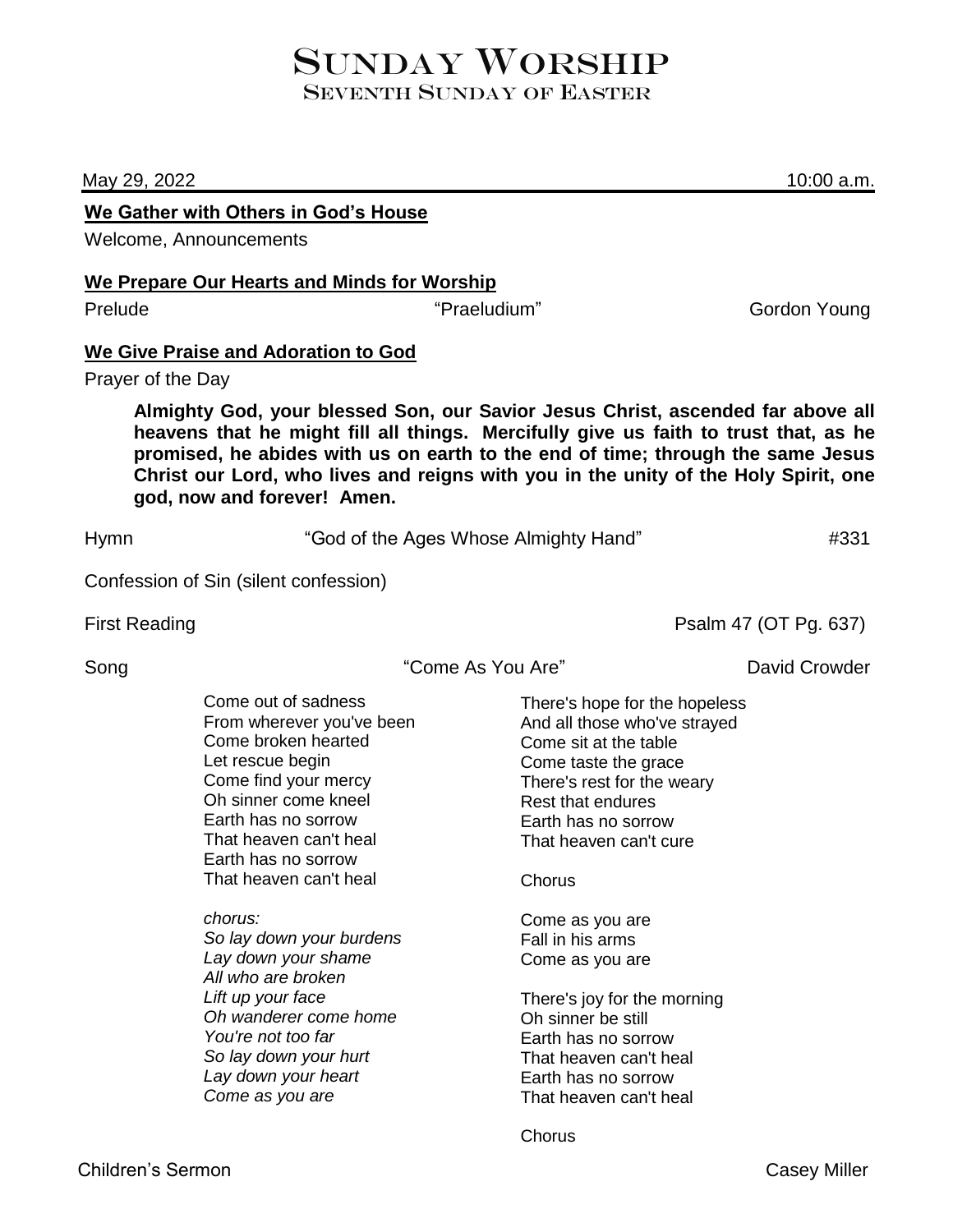In the mornin' when I rise, give me Jesus. 'Twixt the cradle and the grave, give me Jesus.

Give me Jesus, give me Jesus, You can have all the world but give me Jesus.

And when evenin' comes at last, give me Jesus. And when my Father calls me home, give me Jesus.

### Prayer with the Lord's Prayer

**Our Father who art in heaven, hallowed be Thy name. Thy kingdom come, Thy will be done, on earth as it is in heaven. Give us this day our daily bread; and forgive us our debts, as we forgive our debtors; and lead us not into temptation, but deliver us from evil. For Thine is the kingdom and the power and the glory, forever. Amen**

Doxology **"**Praise God, from Whom All Blessings Flow" #606

**Praise God, from whom all blessings flow; praise him all creatures here below; praise him above, ye heavenly host; praise Father, Son, and Holy Ghost. Amen.** 

Second Reading **Acts** 1:1-11 (NT Pg. 143)

Song The Christ Alone" Getty/Townend Song

In Christ alone my hope is found He is my light, my strength, my song This cornerstone, this solid ground Firm through the fiercest drought and storm What heights of love, what depths of peace When fears are stilled, when strivings cease My comforter, my all in all Here in the love of Christ I stand

In Christ alone who took on flesh Fullness of God in helpless babe This gift of love and righteousness Scorned by the ones He came to save Till on that cross as Jesus died The wrath of God was satisfied For every sin on Him was laid Here in the death of Christ I live

There in the ground His body lay Light of the world by darkness slain Then bursting forth in glorious day Up from the grave He rose again And as He stands in victory Sin's curse has lost its grip on me For I am His and He is mine Bought with the precious blood of Christ

No guilt in life, no fear in death This is the power of Christ in me From life's first cry to final breath Jesus commands my destiny No power of hell, no scheme of man Can ever pluck me from His hand Till He returns or calls me home Here in the power of Christ I'll stand

Sermon **The Contract Contract Contract Contract Contract Contract Contract Contract Contract Contract Contract Contract Contract Contract Contract Contract Contract Contract Contract Contract Contract Contract Contract Con** 

### Affirmation of Faith (Unison) and The Apostles' Creed

**I believe in God, the Father almighty, Maker of heaven and earth, and in Jesus Christ his only Son, our Lord; who was conceived by the Holy Ghost, born of the Virgin Mary, suffered under Pontius Pilate, was crucified, dead, and buried; he descended into hell; the third day he rose again from the dead; he ascended into heaven, and sitteth on the right hand of God the Father Almighty; from thence he shall come to judge the quick and the dead. I believe in the Holy Ghost; the holy catholic church; the communion of saints; the forgiveness of sins; the resurrection of the body; and the life everlasting. Amen.**